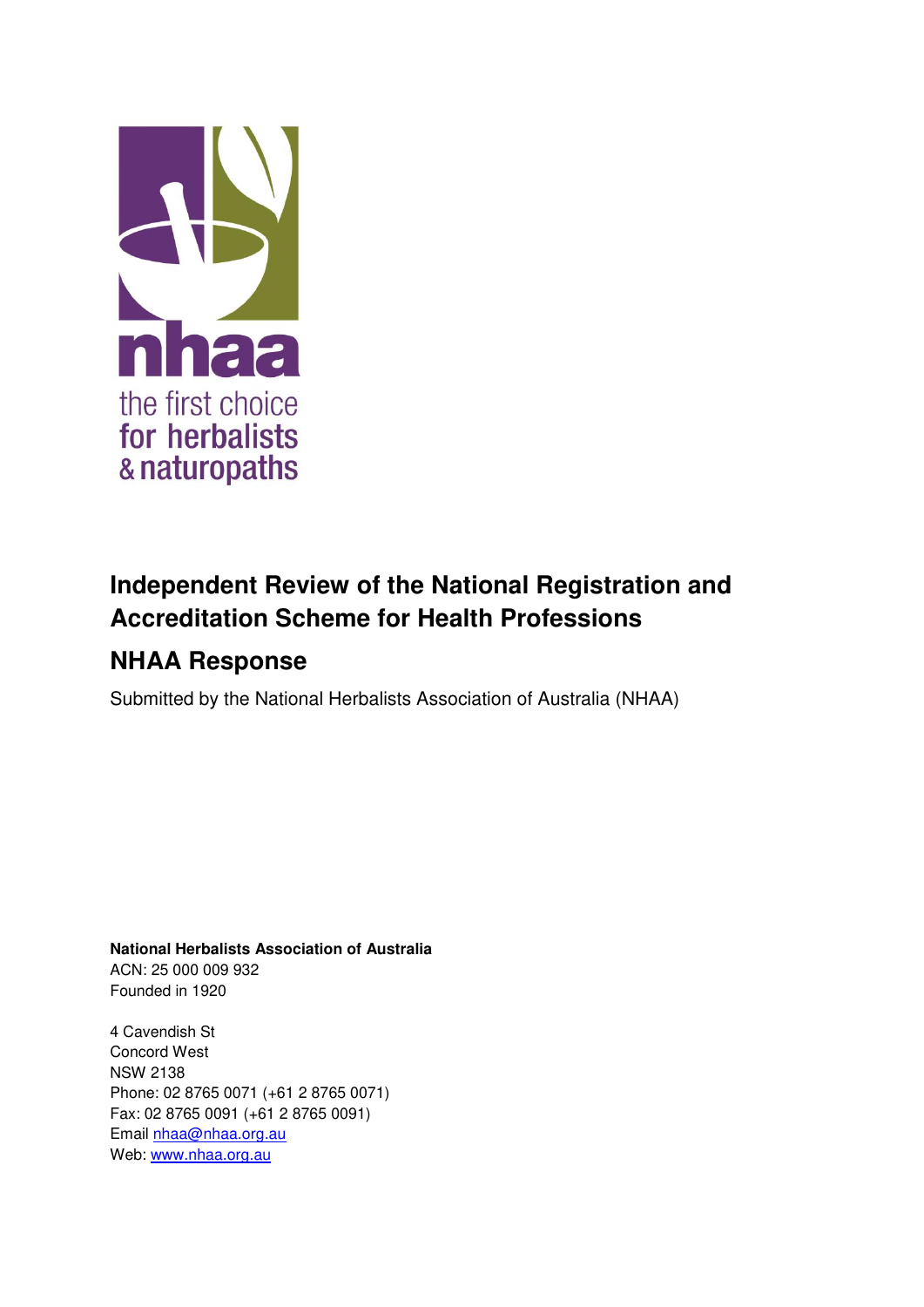

## **Table of Contents**

| <b>Executive Summary</b>                 | 3  |
|------------------------------------------|----|
| <b>About the NHAA</b>                    | 4  |
| <b>NHAA Response to Review Questions</b> | 6  |
| <b>References</b>                        | 18 |
| <b>Appendices</b>                        | 19 |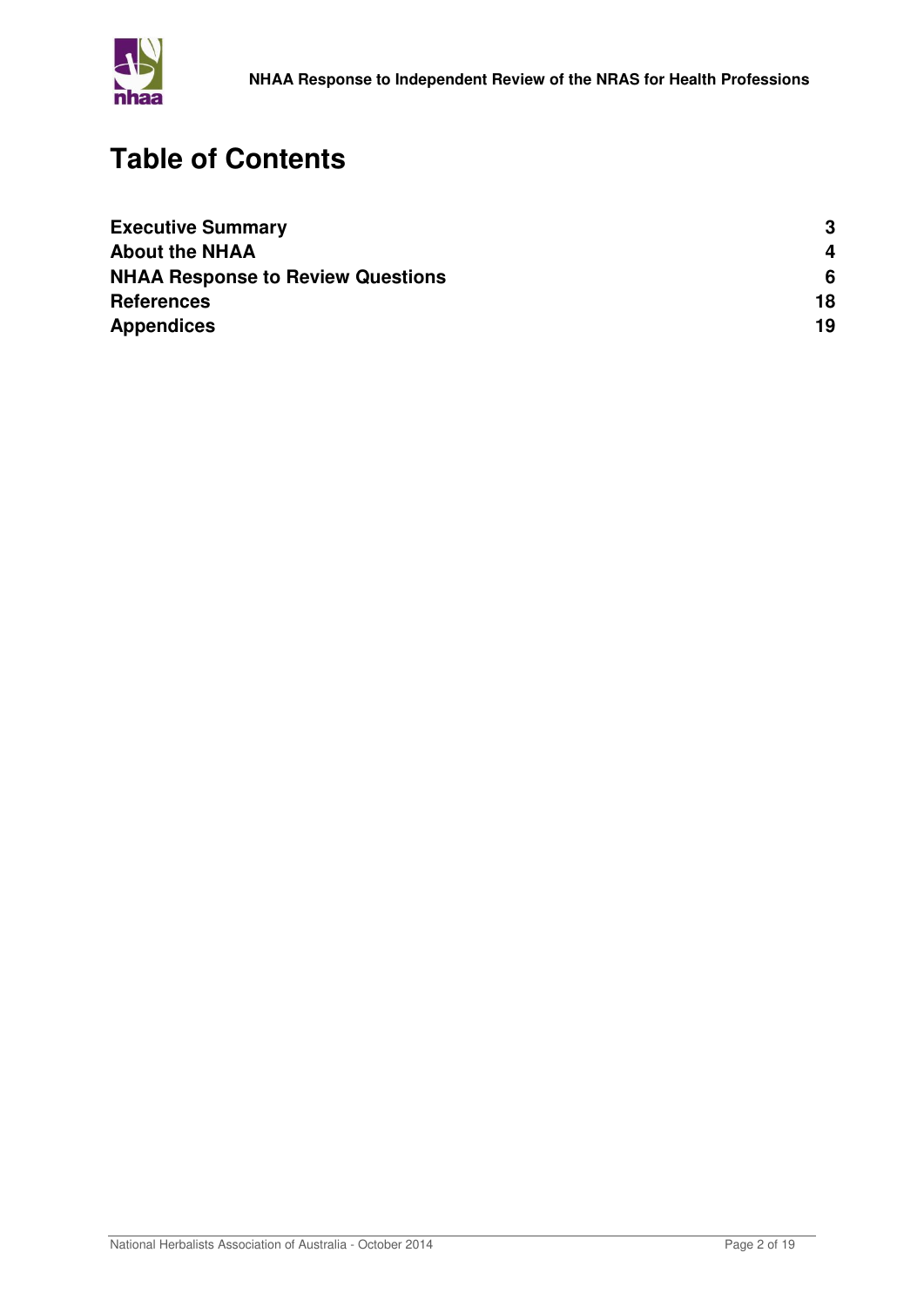

#### **Executive Summary**

#### **Background and scope**

The purpose of this submission is to evaluate and comment on the Independent Review of the National Registration and Accreditation Scheme (NRAS) for Health Professions conducted by Mr Kim Snowball. The NHAA welcomes this review as a first step of improving the function, sustainability and accessibility of the NRAS.

This document has been prepared by the National Herbalists Association of Australia (NHAA), which has represented the interests of professional western herbal medicine (WHM) practitioners and naturopaths in Australia since 1920.

The NHAA is not a member of the NRAS, but has been seeking registration for western herbal medicine practitioners and naturopaths almost since its inception, and more actively in the last 10 years. As a non-member lacking in knowledge of internal functioning of the NRAS, the NHAA comments will be limited to questions in areas of most relevance to the NHAA and its members, including;

- Accountability and governance
- Future regulation of health practitioners
- Complaints mechanisms
- Public protection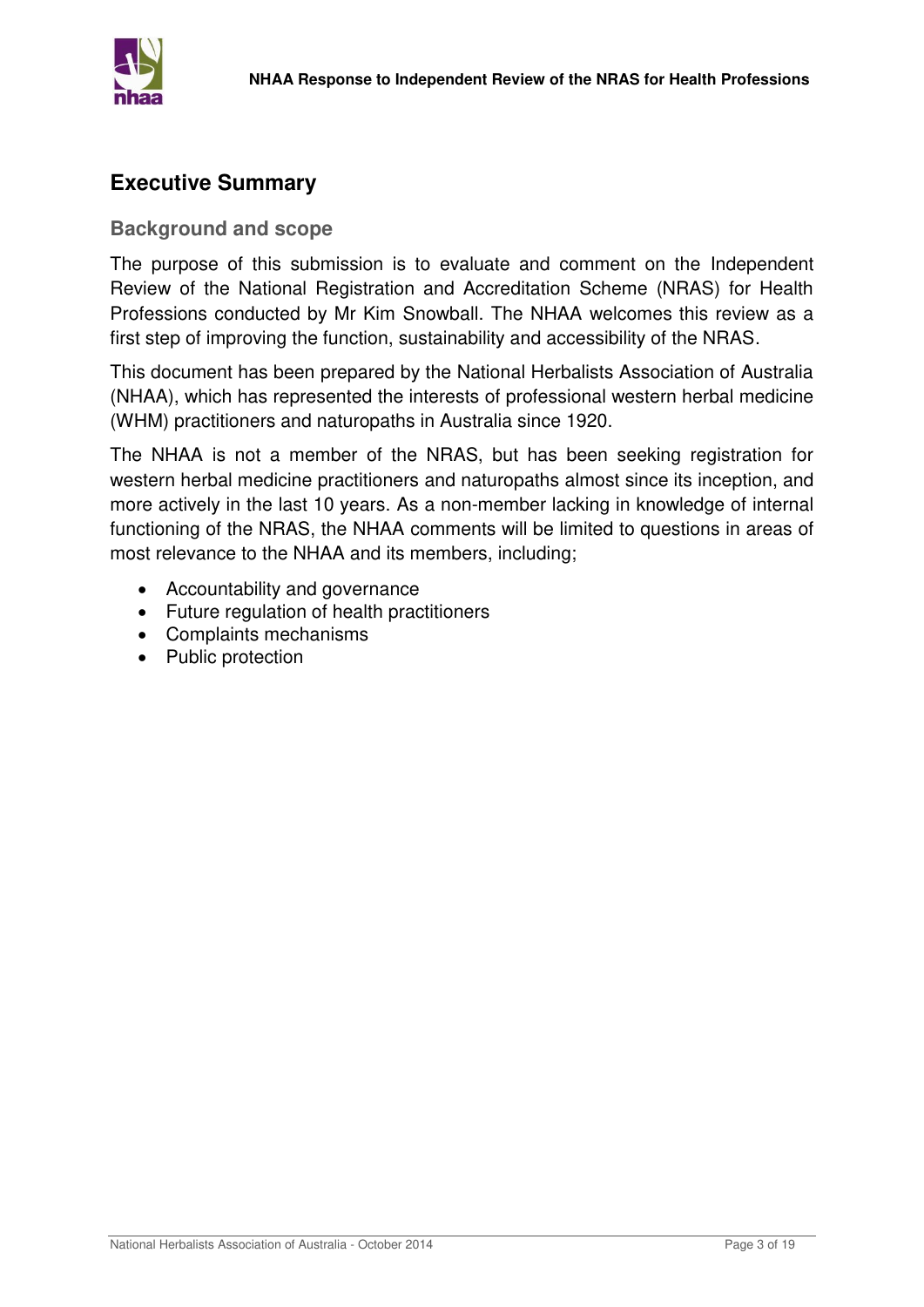## **About the NHAA**

The NHAA is a peak professional association representing appropriately qualified Western herbalists and naturopaths using herbal medicines as their primary treatment modality. It is the oldest professional association of complementary therapists, founded in 1920 with a current full membership of approximately 850 (our total membership is around 1200 including student and companion members). This represents approximately one third of practising Herbalists and Naturopaths in Australia. The NHAA is the only national professional association specifically concerned with the practice and education of Western herbal medicine (WHM) in Australia. Members are required to adhere to the Association's Constitution and the Code of Ethics (including standards of practice). Details of the Constitution and the Code of Ethics and Standards of Practice of the Association are detailed in Appendices 1 & 2.

The primary aims of the NHAA are to:

- Promote, protect and encourage the study, practice and knowledge of medical herbalism.
- Disseminate such knowledge by talks, seminars and publications.
- Encourage the highest ideals of professional and ethical standards.
- Promote herbal medicine within the community as a safe and effective treatment option.

The vision held by the NHAA for the professional practice of herbal medicine is summarised in the following statements.

- Practitioners and the practice of herbal and naturopathic medicine are fully integrated into the primary healthcare system in Australia.
- The NHAA is recognised as the peak body for herbal and naturopathic medicine.
- Herbal and naturopathic medicine is accessible to all.
- The integrity of the profession of Western herbal medicine and naturopathy is maintained.
- The standards and quality of education of the profession continue to be promoted.
- Career opportunities and research pathways for herbalists and naturopaths are created.
- The integration of traditional medicine and evolving science is continued.

The NHAA is governed by a voluntary Board of Directors. Full members of the Association elect the Board of Directors, with each board member serving a two-year term after which they may stand for re-election.

Full members of the NHAA have completed training in Western Herbal medicine and nutritional medicine sufficient to meet the education standards as determined by the Examiners of the Board. These standards are set in consultation with tertiary educational institutions (standards in line with but exceeding the requirements of the NSW Health Training Package), and all members must adhere to a comprehensive Code of Ethics and Continuing Professional Education (CPE) program (see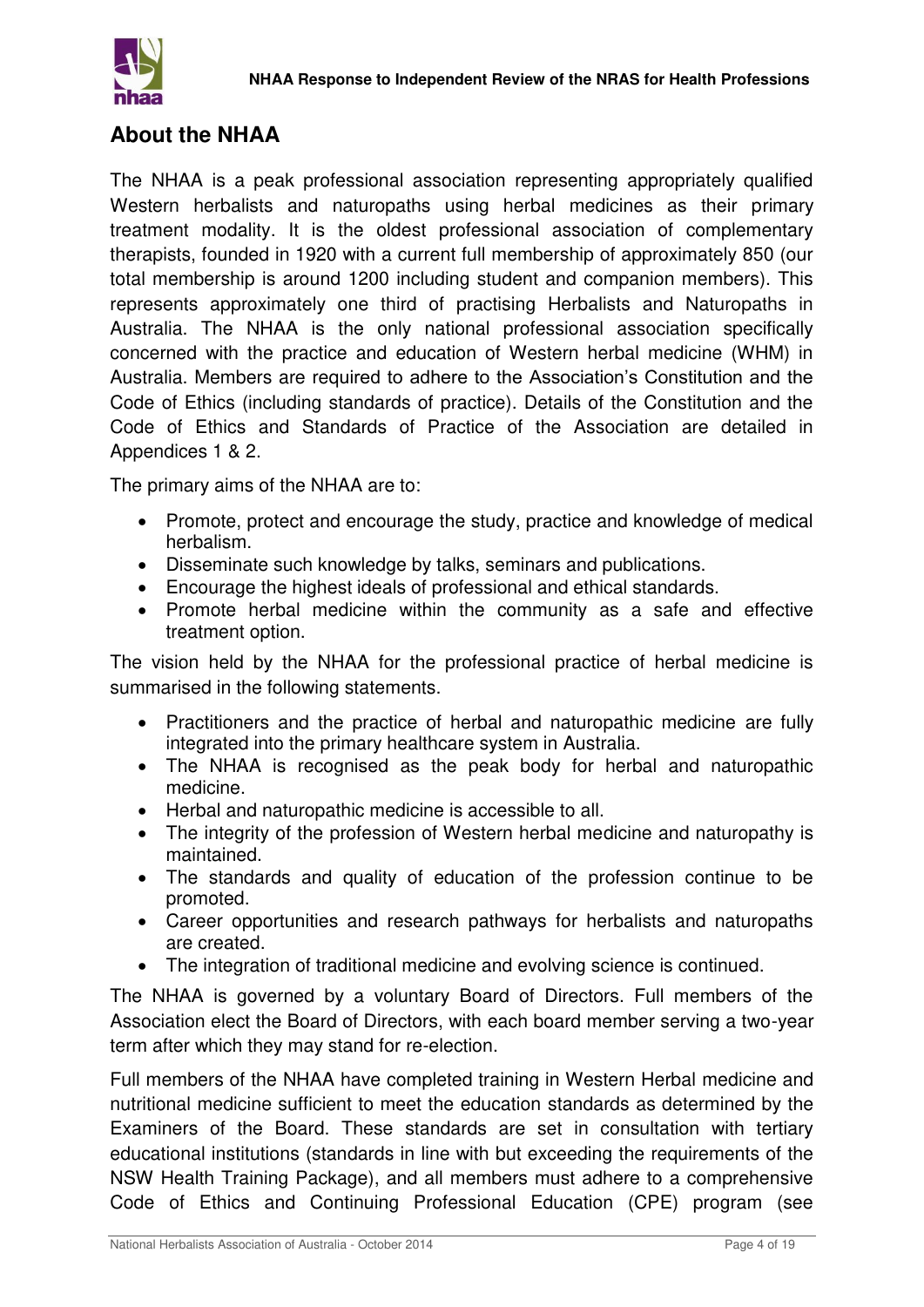

Appendices 2 & 3). Membership consists of practitioners of Western herbal medicine who choose to use herbal medicine as their major modality of practice including Naturopaths, GPs, Pharmacists and Registered Nurses.

The NHAA publishes the quarterly *Australian Journal of Herbal Medicine*, a peer reviewed subscription journal covering all aspects of Western herbal medicine, and holds annual seminars on herbal medicine throughout Australia. An *International Conference on Herbal Medicine* has been held every 2-3 years since 1992.

Since its inception, the NHAA and its members have been at the forefront of herbal medicine and have been influential in areas ranging from education and practice standards, to government regulation and industry standards. The NHAA has a strong commitment to achieving high educational standards in herbal medicine practice and supports the regulation of the profession.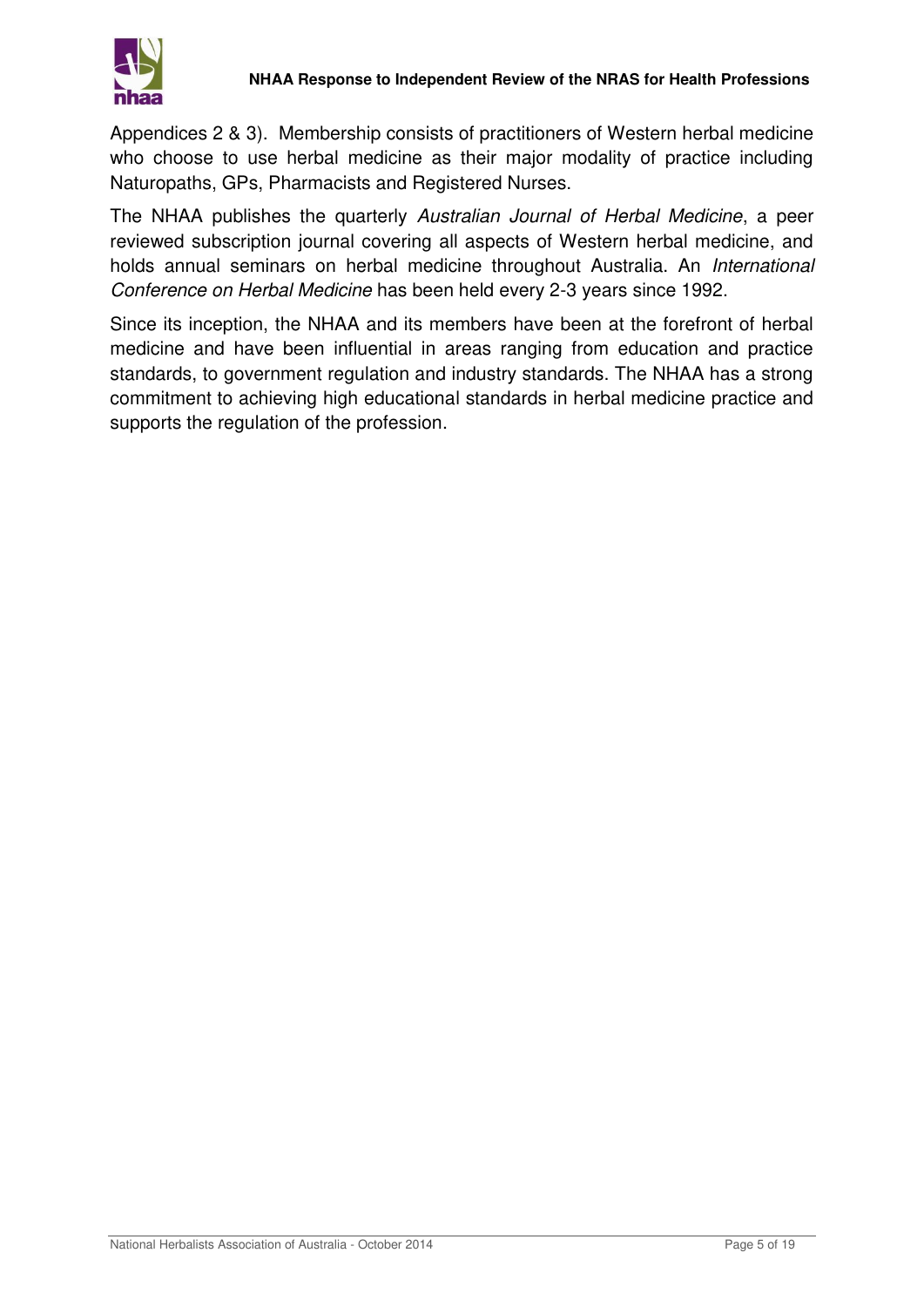

#### **NHAA Response to Review Questions**

- **1. Should the Australian Health Workforce Advisory Council be reconstituted to provide Independent reporting on the operation of the National Scheme?**
- **2. Should the Health Workforce Advisory Council be the vehicle through which unresolved cross professional issues are addressed?**

The NHAA agrees that any entity with the complexity of function of the NRAS requires independent oversight, and is happy to support recommendations made by the reviewer in this area.

Similarly, such an entity being involved in inter-profession dispute resolution, if suitably resourced, may prevent more costly legal inter-profession dispute actions. Whilst our knowledge of the volume and seriousness of such disputes is limited we agree in principle with the suggestions outlined in the consultation paper.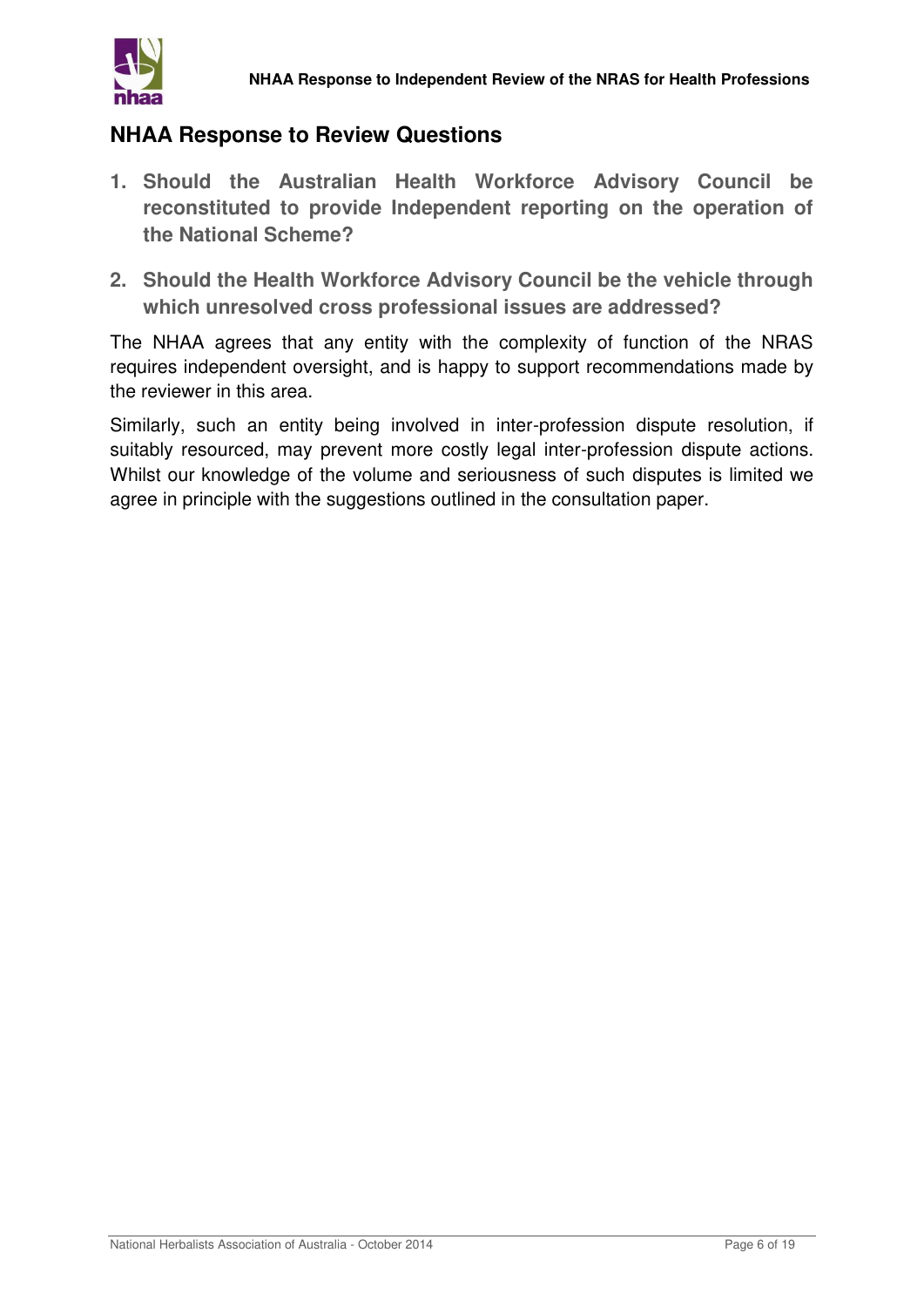

- **3. Should a single Health Professions Australia Board be established to manage the regulatory functions that oversee the nine low regulatory workload professions? Estimated cost saving \$11m per annum.**
- **4. Alternatively, should the nine National Boards overseeing the low regulatory workload professions be required to share regulatory functions of notifications and registration through a single service? Estimated cost saving \$7.4m per annum.**
- **5. Should savings achieved through shared regulation under options 1 or 2 be returned to registrants through lower fees?**

Establishing a single Health Professions Australia Board looks like a sensible recommendation based on;

- Cost sustainability,
- Lower registrant costs,
- More favourable cost-benefit analysis for new professions seeking registration.

However, it is possible that this option would not be viewed favourably by the nine professions involved due to;

- Fear of loss of specific professional knowledge and advice on education workforce issues
- A philosophical reduction in professional identity
- Potential reduction of resources
- Perceived loss of status.
- Loss of functional stability with the potential of additional professions being added to the Health Board intermittently.

In view of this, the second option of separate boards with shared resources may be a more palatable interim measure, perhaps with the goal of moving to a single health board at a later date.

Any savings achieved through such changes should benefit registrants of the amalgamated boards, as this is likely the main reason the boards would consider such a move, and in line with the COAG best practice regulation requirement of lowest possible regulatory cost to professional practitioners (COAG 2007).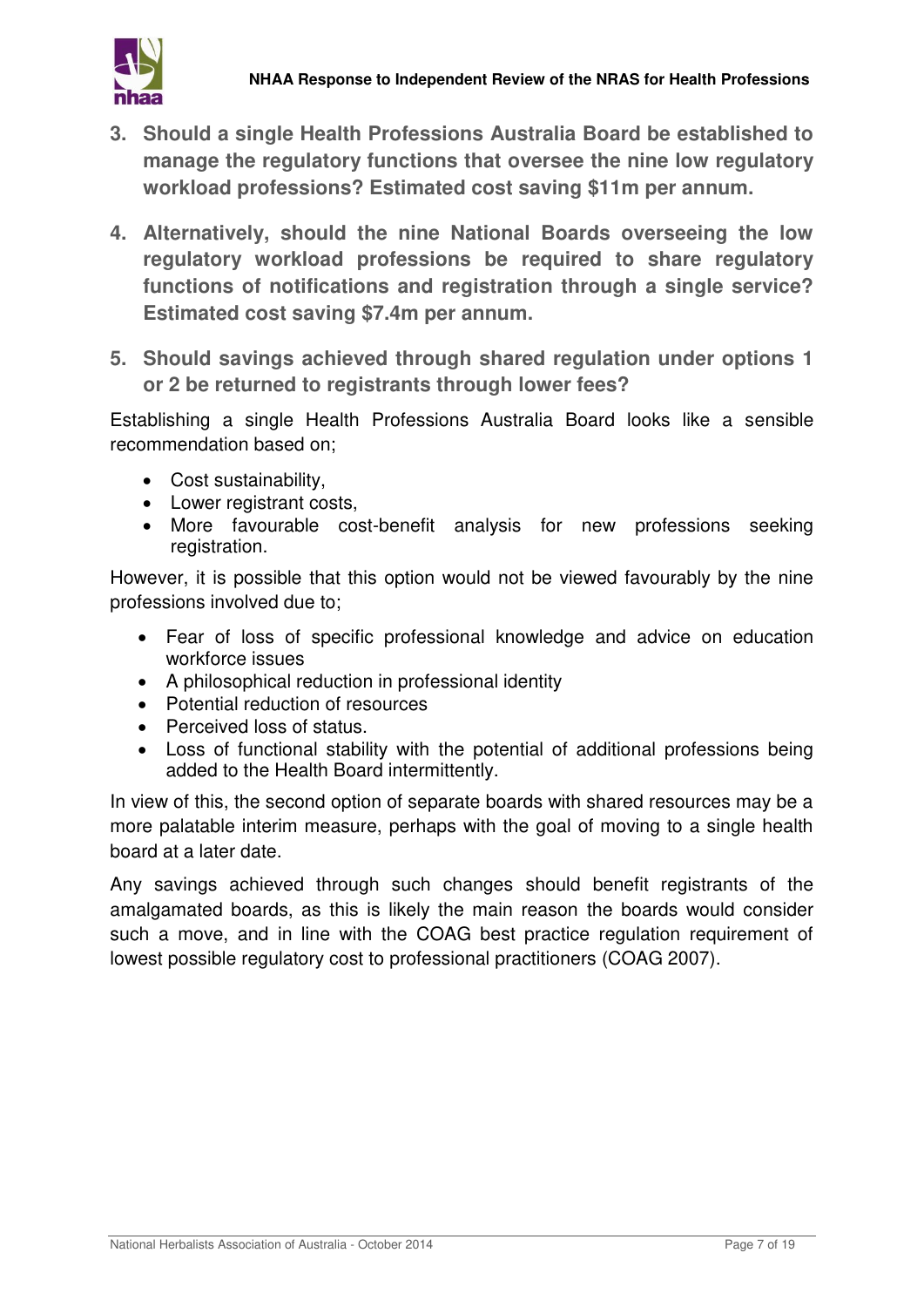

- **6. Should future proposals for professions to be included in the National Scheme continue to require achievement of a threshold based on risk to the public and an associated cost benefit analysis?**
- **7. Should the National Law be amended to recognise those professions that provide adequate public protection through other regulatory means?**
- **8. Should a re-constituted Australian Health Workforce Advisory Council be the vehicle to provide expert advice on threshold measures for entry to the National Scheme to the Health Workforce Ministerial Council?**

The current threshold based on risk and a cost benefit analysis disregards the complexity some health professionals face in the self-regulatory environment. Unregulated professions are challenged with a multitude of professional stakeholders with differing education requirements, continuing professional development standards, and complaints handling mechanisms (Lin et al 2005). Additional pseudoregulatory requirements imposed by industry groups (e.g. skills councils, VETAB), health funds, the Therapeutic Goods Administration (TGA), and various heath complaints entities (HCE), also contribute to an excess of regulatory costs to associations and their members.

A less obvious problem is the fractured nature of some professions which impacts on their development, and exerts an indirect risk to public safety. Using Western Herbal Medicine and Naturopathy as an example;

There are seven major associations, but upwards of fourteen at any one time. These associations have differing entry requirements, education standards, and continuing professional education standards. Some support the professional goal of establishing Bachelor level minimum education standards and registration, seeing this as vital in the promotion of evidence based practice and professional development, while some would like to maintain the status quo of a self-regulatory model and Advanced Diploma level education.

The lack of professional cohesion impacts on work force development, with allied health professionals reluctant to cross refer due the difficulty in identifying suitably qualified practitioners.

Additionally other health stake-holder actions have adverse effects on self-regulated health professionals. There are two recent events that illustrate this, the first is the TGA review, Regulating the Advertising of Therapeutic Goods to the Public (TGA 2013), with the potential unforeseen consequences to herbalists and naturopaths as unregulated practitioners, potentially being barred from advertising information regarding tools of trade (goods) regulated by the TGA (this remains unresolved). The second event is the Government Review of the Private Health Insurance Rebate for Natural Therapies (final report pending), which may result in private rebate status being lost for herbalists and naturopaths, due to a perceived lack of evidence for therapies, and if removed, will likely result in a contraction in the number of practicing herbalists and naturopaths.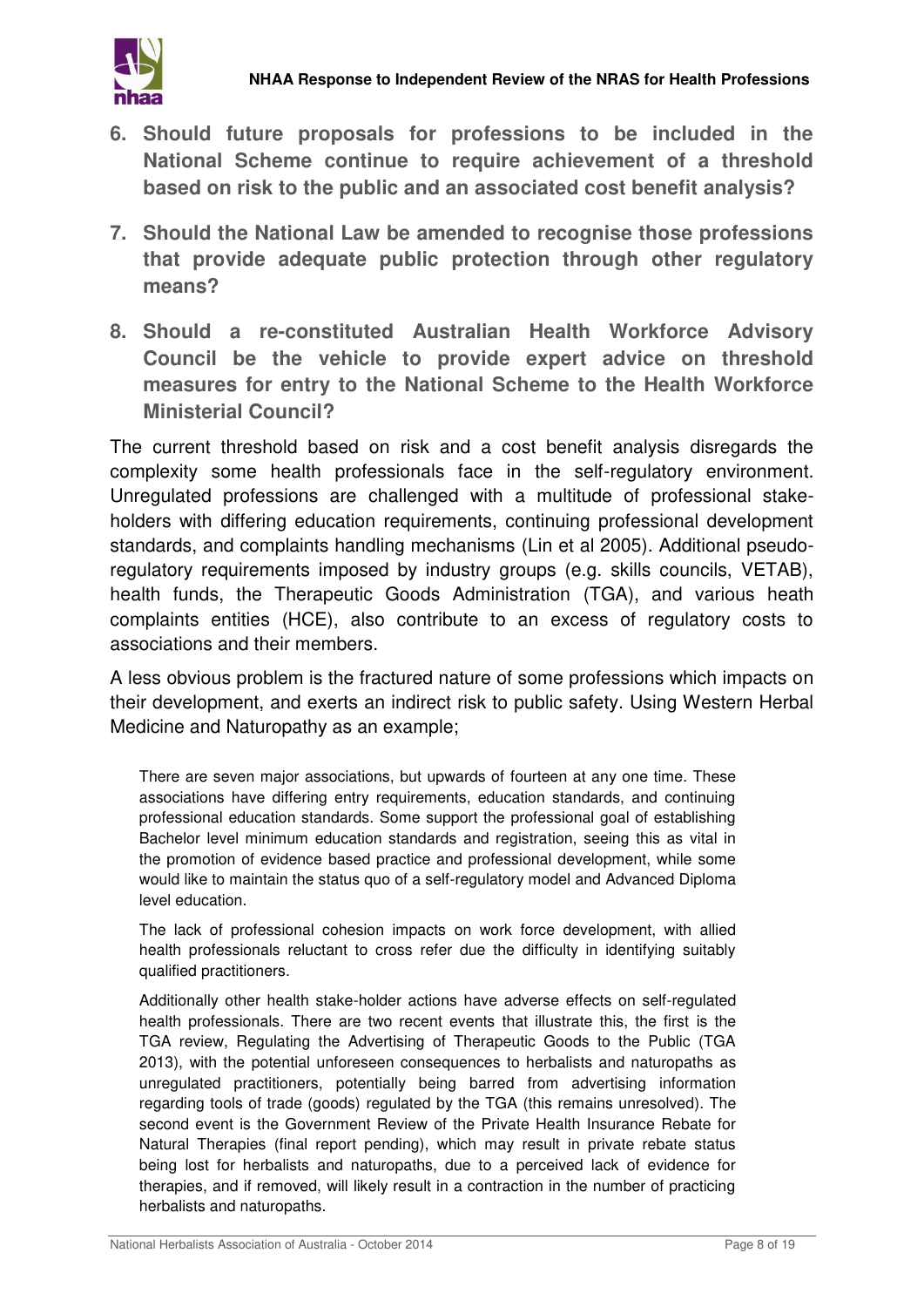

The above scenario illustrates how self-regulation (in some cases) can delay professional and work force development.

In view of this experience, the NHAA recommends the threshold for registration of health professionals should be expanded to include;

- Demonstrates self-regulation has delayed professional development in such a way as impacts public safety.
- Demonstrates self-regulation is a greater financial burden to professional health practitioners than potential costs of regulation.
- Demonstrates self-regulation limits work force opportunities to professional practitioners.
- Demonstrates self-regulation is inadequate for ensuring appropriate professional education standards.

The NHAA supports the recommendation that the National Law be modified to recognise professions that provide adequate public safety through other regulatory measures, where it does not contradict recommendations outlined for an expanded threshold for regulation. The NHAA recognises there are many professions for whom the self-regulatory model is very successful, but have suffered unforeseen consequences of lost employment and status due to the NRAS. We are however concerned that the outlined change may provide another obstacle for those seeking registration, regardless of whether they have a genuine case or not. Any change to the National Law, as outlined, must be accompanied by strict criteria to support both recognised self-regulation versus regulation with NRAS.

The NHAA support the reconstitution of AHWAC to provide advice on threshold measures for entry to the National Scheme. The NHAA has experienced the difficulties in accessing information and providing evidence to support the registration of Western herbalists and naturopaths for over a decade. Particularly since the Victorian government commissioned the La Trobe Report (Lin et al 2005), which recommended the registration of herbalists and naturopaths. This was somewhat overtaken by the proposed National Scheme and put on hold till the then current regulated practitioners and partially regulated practitioners were embedded in the National Scheme. Since then the NHAA has written to health ministers, COAG ministerial council, and other parliamentarians to no avail, due to the lack of a clear pathway for review (Baxter 2007, 2011).

The NHAA recommends an easily accessed, transparent pathway to threshold assessment maintained by a reconstituted AHWAC, or similarly empowered body.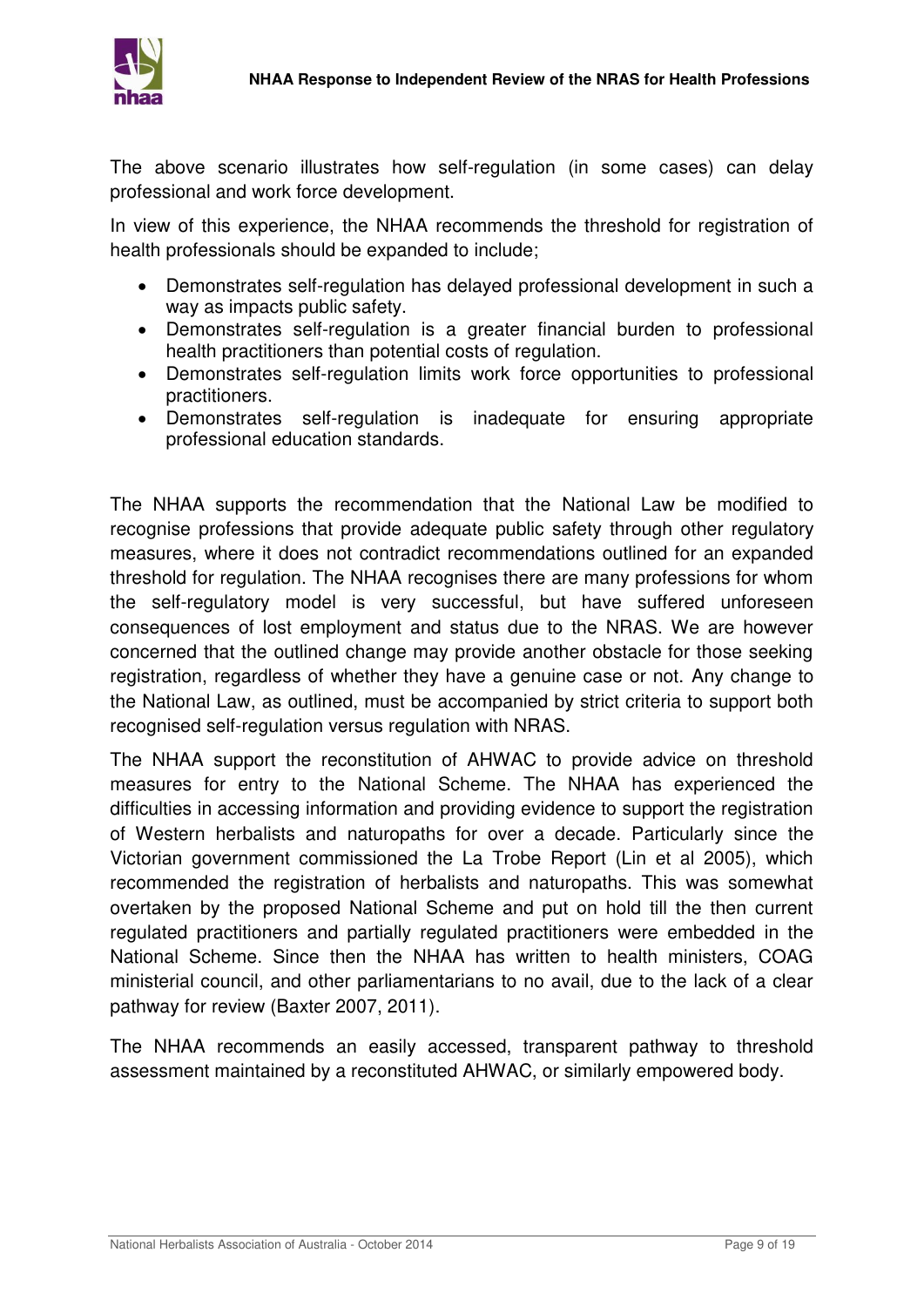

- **9. What changes are required to improve the existing complaints and notifications system under the National Scheme?**
- **10. Should the co-regulatory approach in Queensland, where complaints are managed by an independent commissioner, be adopted in all States and Territories?**

The NHAA does not operate within the current National Scheme and thus can only make recommendations based on the Independent Review and the associated forum discussions. Based on this there seems to be strong recognition that the current system is not sufficient, particularly in meeting the public's needs and expectations. Therefore we support Option 2, particularly as it includes;

- Single point of notification to reduce public confusion.
- Triaging of complaints and notifications to appropriate HCE.
- Infrastructure to support public expectation and resolve their dispute separately to any notification referral to a health board.
- Infrastructure likely to be able to support complaints generated through breaches of the new National Code of Conduct.
- Financial sustainability measures.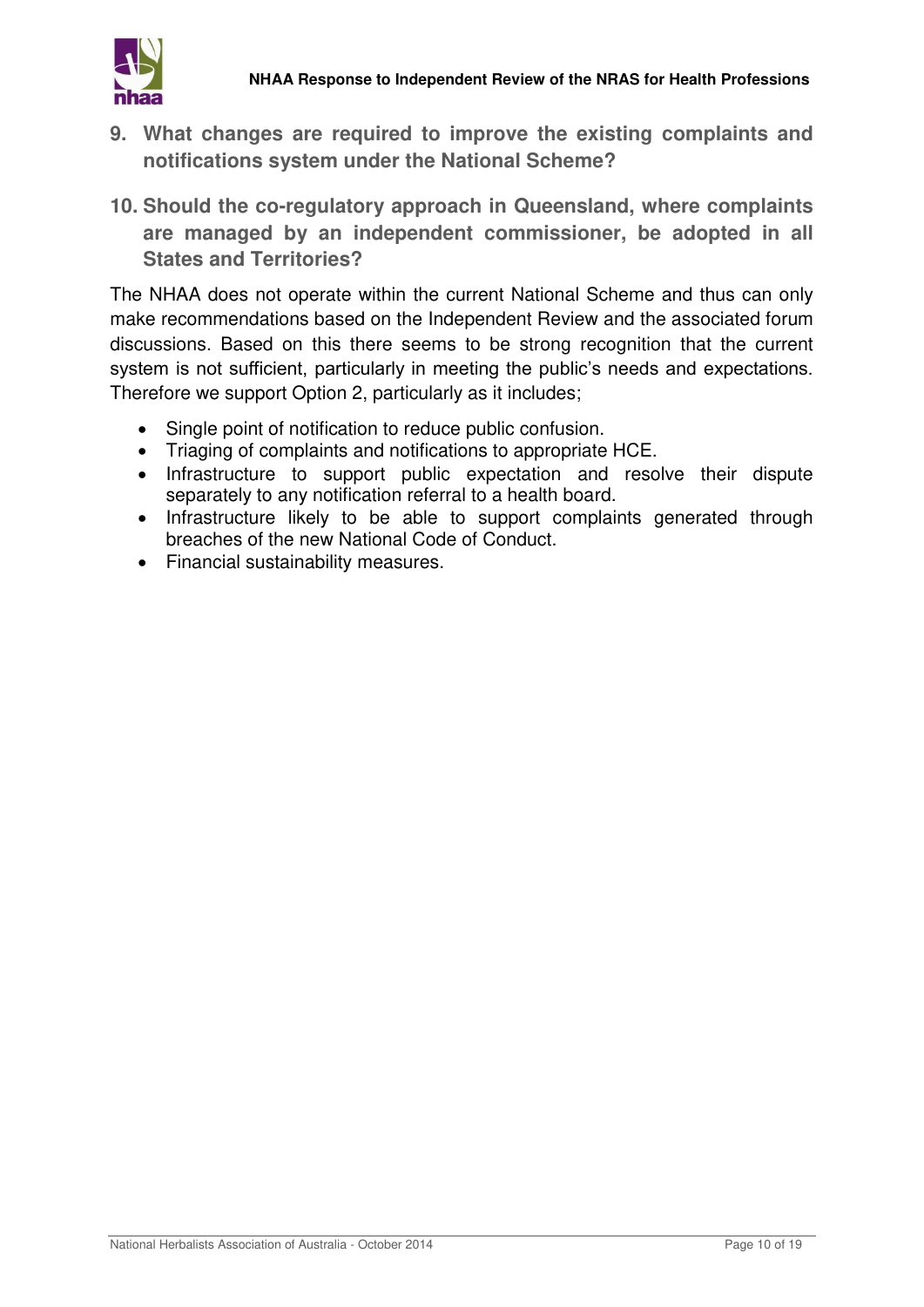

- **11. Should there be single entry point for complaints notifications in each State and Territory?**
- **12. Should performance measures and prescribed timeframes for dealing with complaints and notifications be adopted nationally?**
- **13. Is their sufficient transparency for the public and notifiers about the process and outcomes of disciplinary processes? If not, how can this be improved?**
- **14. Should there be more flexible powers for National Boards to adopt alternative dispute resolution, for instance to settle matters by consent between the Board, practitioner, and the notifier?**
- **15. At what point should an adverse finding and the associated intervention recorded against a practitioner be removed?**

 As stated on the previous question a single point of entry for each State and Territory is likely ideal. Additionally in view of the trauma suffered by those involved, where practicable, prescribed timeframes for dealing with complaints should be adopted nationally, providing there are options for extensions of timeframes for particularly complex cases. Perhaps a framework of complaint complexity with requisite timeframes could be adopted to avoid aggravating extensions and delays. The Queensland framework outlined in the review seems reasonable and could be adopted nationally.

Quality audits of complaints could inform both efficiency of dealing with complaints and allow for assessment of time required for types of complaints that could in turn initiate the adoption of new timeframes for each classification.

The NHAA is unable to respond to questions 13 or 14, due to lack of experience with the current dispute management system.

The removal of published findings recorded against a practitioner on the register should relate to;

- Severity of initial transgression
- Compliance with intervention measures
- Any additional remedial action undertaken voluntarily by the practitioner
- For more serious offences, after a professional review, suitable time to assess rehabilitation.
- Minor transgressions may require probationary cautions or intervention measures only, and should not be recorded at all.
- More serious transgressions requiring suspension of practice are likely to correlate to criminal sentencing etc.
- Depending on severity of transgression where practitioner is able to continue practice, 2-5 years is comparable with other countries.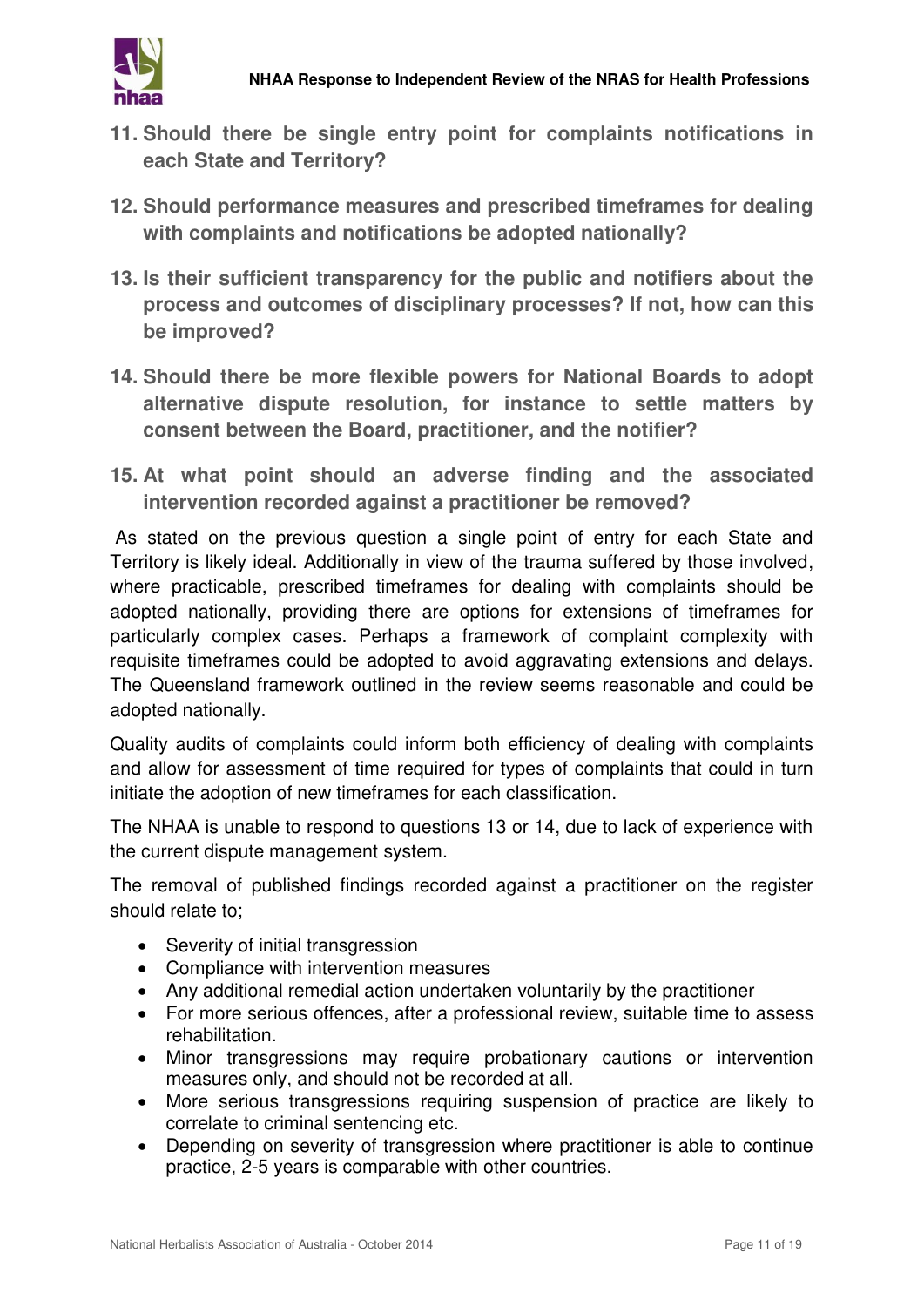

- **16. Are the legislative provisions on advertising working effectively or do they require change?**
- **17. How should the National Scheme respond to differences in States and Territories protected practices?**
- **18. In the context of the expected introduction of the NCC for unregistered health practitioners, are other mechanisms or provisions in the National Law required to effectively protect the public from demonstrated harm?**

The advent of social media and testimonials is a double edged sword for both registered and unregistered practitioners. The public, in general enjoy them and see them in part as health service references. In a sector where services are delivered largely on trust, it's not surprising they've become popular. In the technological age banning testimonials, particularly on social media is a war that cannot be won. Therefore it is probably not a reasonable expectation to demand health professionals police their social media sites and accounts to monitor testimonials. Legislators therefore need to decide what is reasonable? This might include;

- The practitioner clearly discourages testimonials on social media platforms
- That the practitioner clearly places disclaimers with regards to placing testimonials on social media platforms.
- That the practitioner be allowed to display messages on social media platforms about the availability of service references upon application to the practice.
- That limited testimonials may make general claims about services (e.g. professionalism, reasonable pricing, punctuality….), but not claims related to specific services and products.

The NHAA can add nothing to what has already been discussed in the review regarding protected practice and the introduction of the NCC, beyond what has already been mentioned in the context of complaints and notifications.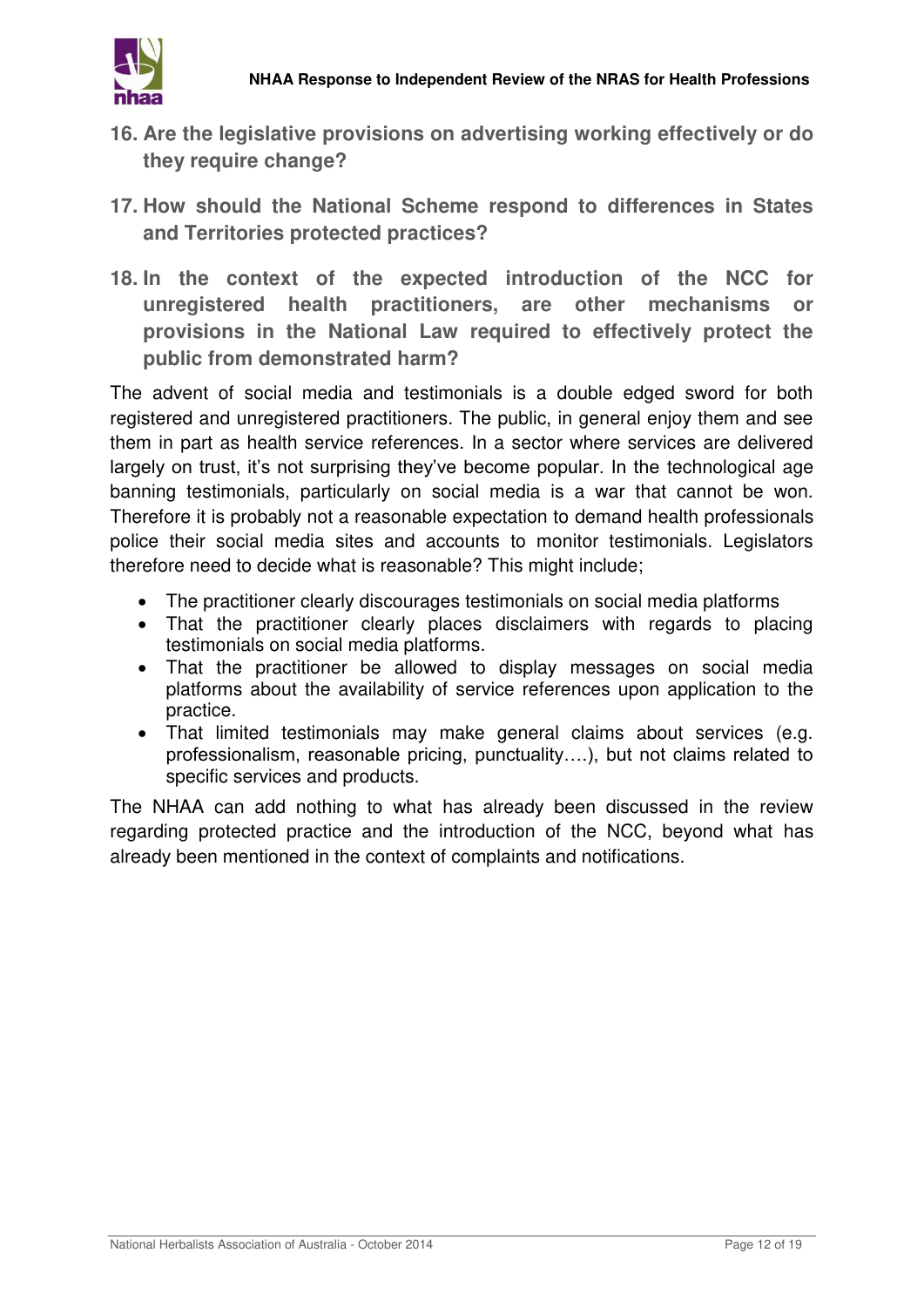**19. Should the mandatory notification provisions be revised to reflect the exemptions included in the Western Australian and Queensland legislation covering health practitioners under active treatment?**

The NHAA sees no reasonable argument to extend mandatory notification exemptions. There is currently no evidence in Northern Territory or Queensland to support this change. The main arguments outlined in the review beyond consistency of regulation are theoretical only. The main focus of legislation under National Law is public safety, which should be supported. There is also a potential for increased ethical dilemmas faced by practitioners about whether to report or not in the most serious cases of patients being unfit to practice.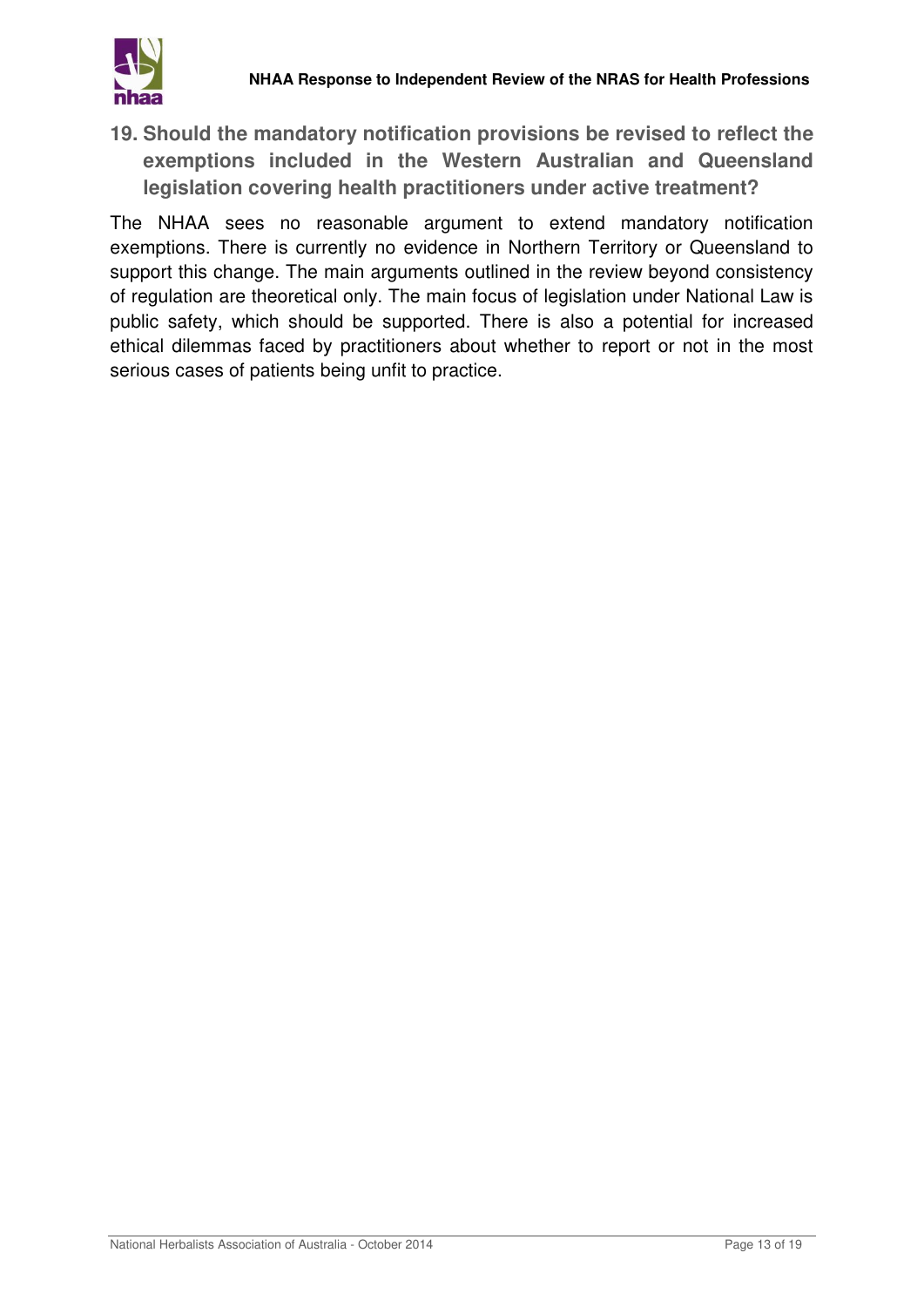- **20. To what extent are National Boards and Accrediting Authorities meeting the statutory objectives and guiding principles of the National Law, particularly with respect to facilitating access to services, the development of a flexible, responsive, and sustainable health workforce, and innovation in education and service delivery?**
- **21. Should a reconstituted AHWAC carry responsibility for informing regulators about health workforce reform priorities and key health service access gaps?**
- **22. To What extent are Accrediting Authorities accommodating multidisciplinary education and training environments with coordinated accreditation processes or considering future health practitioner skills and competencies to address change in technology, models of care and changing health needs?**
- **23. What relationship, if any, is required between regulators and educational institutions to ensure the minimum qualification for entry to professions remains available?**

The NHAA has little knowledge in this area, and supports the recommendations of the reviewer of reconstituting AHWAC to identify and inform regulators of key health workforce reform and priorities.

The NHAA supports an oversight relationship between regulators and educational institutions to ensure entry to health professions remains accessible, without compromising minimum education requirements for safe practice. There are already notable professions where this has not been achieved e.g. Psychology.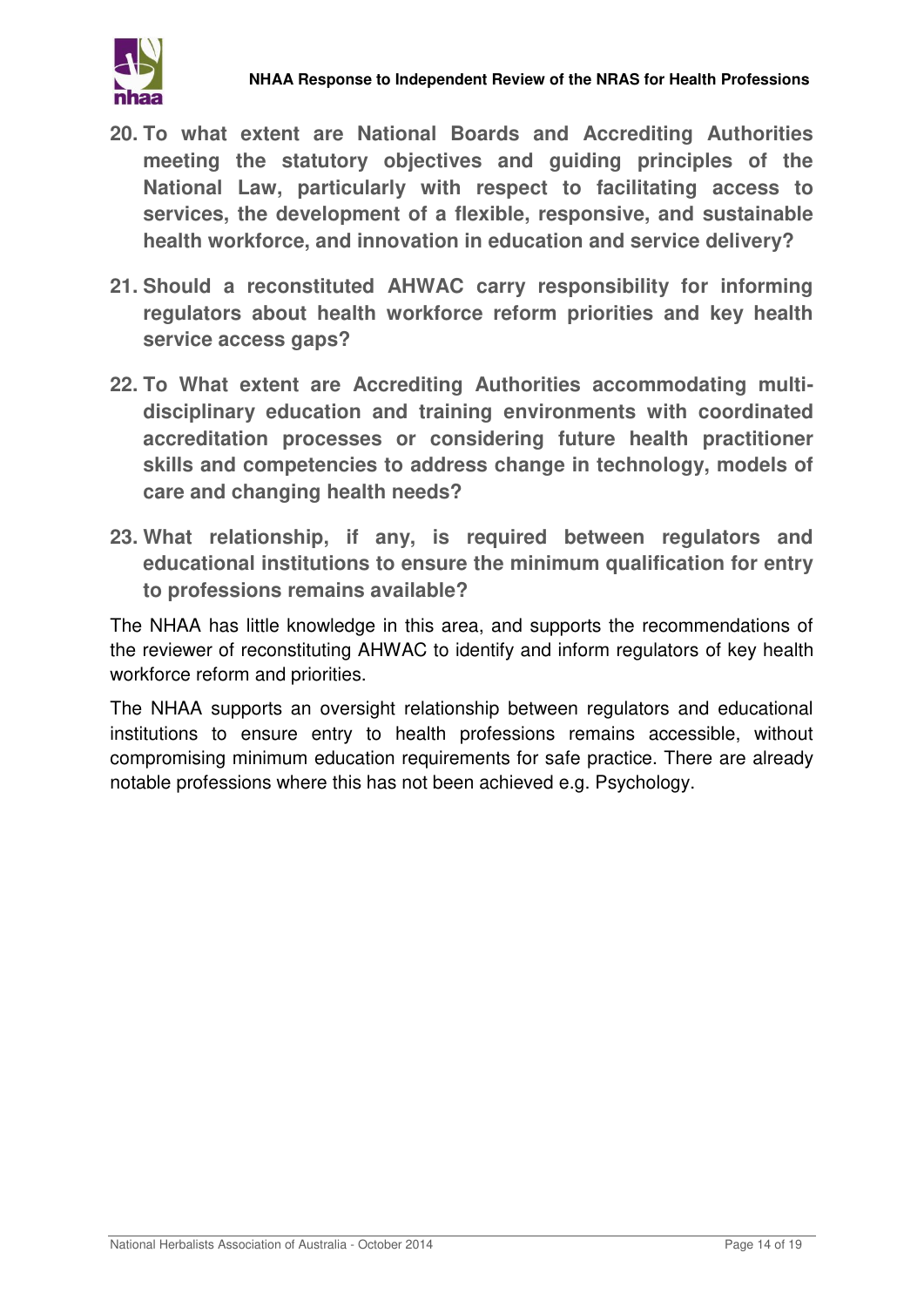

- **24. How effective are the current processes with respect to assessment and supervision of overseas trained practitioners?**
- The NHAA has no experience in this area, and therefore has nothing to add.
- **25. Should the appointment of a Chairperson of a National Board be on the basis of merit?**

The NHAA believes that the Chairperson of any board should be appointed based on merit, in particular displaying good communication skills and a working knowledge of board governance. More specific professional knowledge can be mined and utilised from other board members.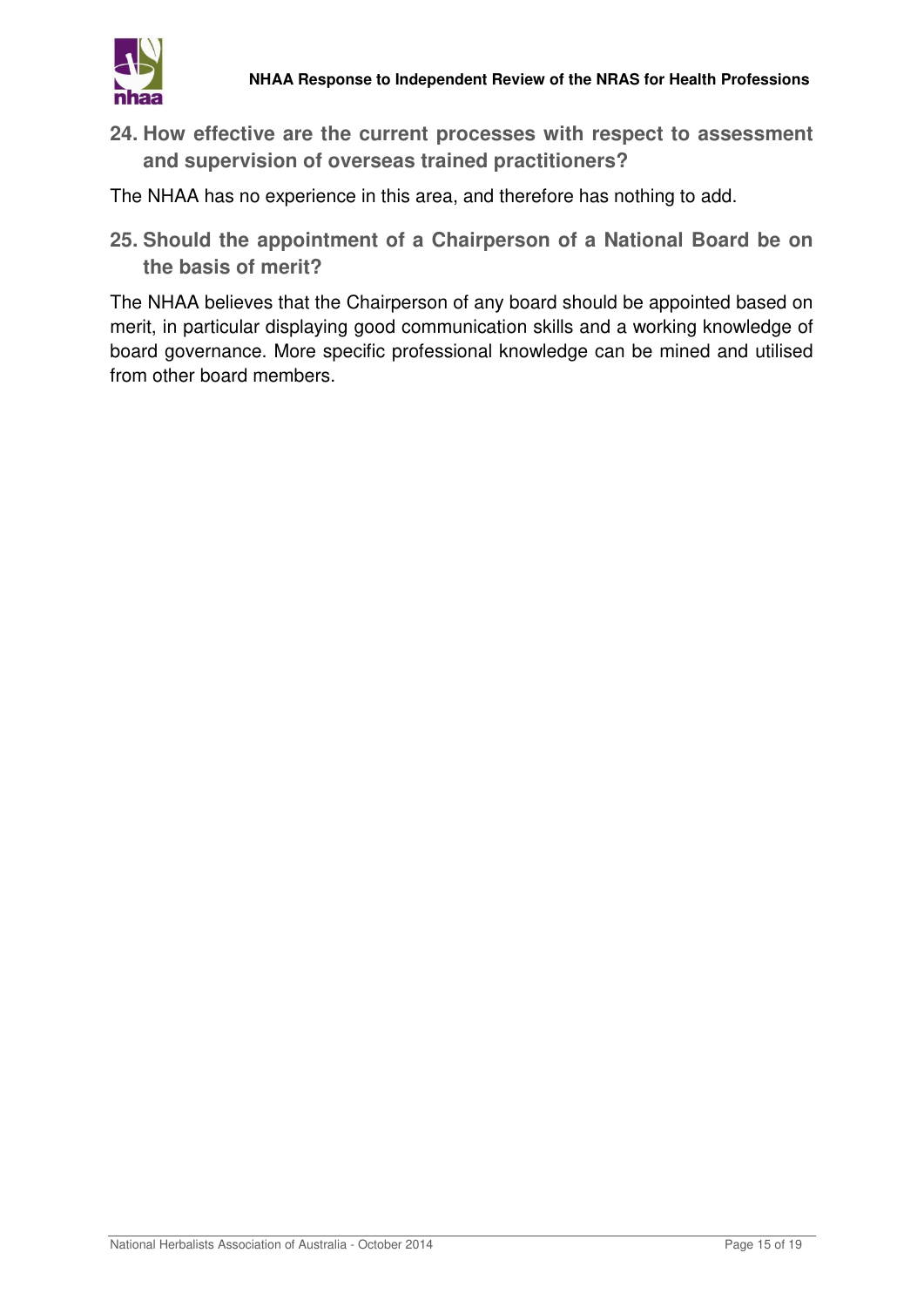

- **26. Is there an effective division of roles and functions between National Boards and accrediting authorities to meet the objectives of the National Law? If not, what changes are required?**
- **27. Is there sufficient oversight for decisions made by accrediting authorities? If not, what changes are required?**

The NHAA has no specific knowledge regarding issues raised in questions 26 and 27, beyond what has been discussed in the review.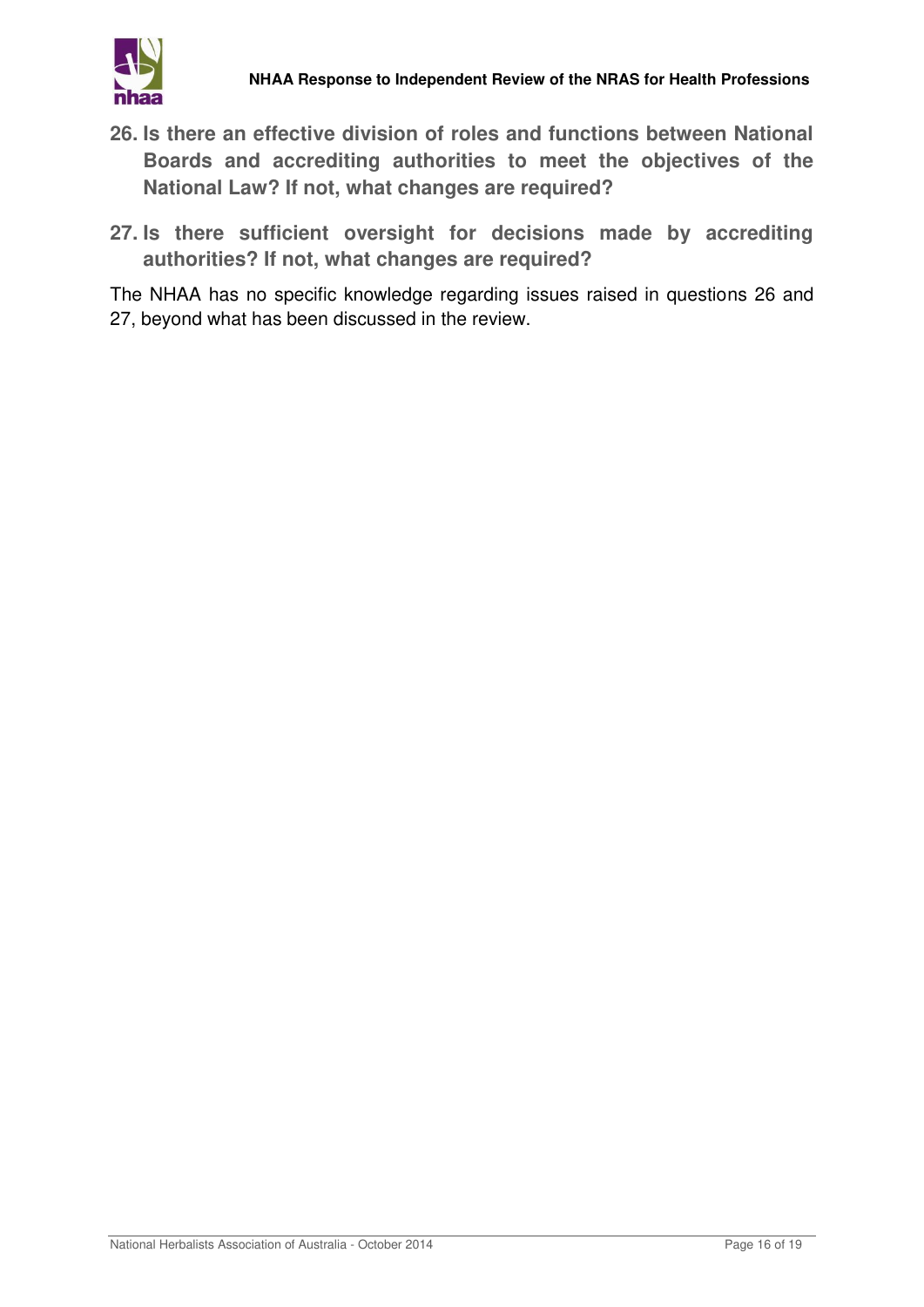

**28. The Review seeks comment on the proposed amendments to the National Law.**

The NHAA lacks the legal expertise to make specific comments on the proposed amendments to the National Law. We do, however welcome the proposed statutory protection for health practitioners reporting serious offences to the authorities.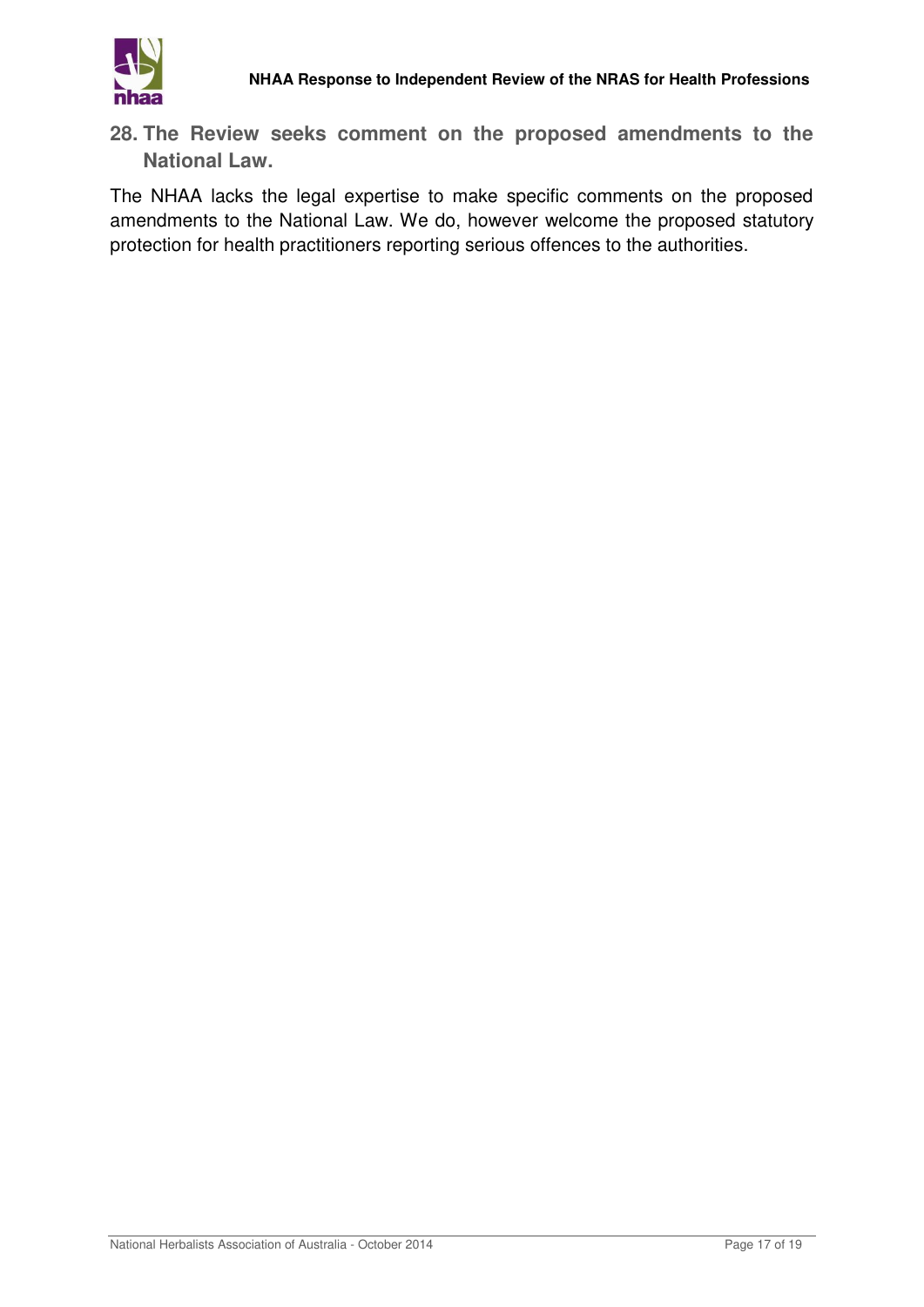

#### **References**

Baxter, J. (2011) Australian Health Ministers' Advisory Council (AHMAC) by National Herbalists Asocaition of Australia: *Regarding the options for regulation of unregistered health practitioners*, NHAA.

Baxter, J. (2007) Briefing for the Health Minister's Advisory Council by National Herbalist's Association of Australia: *Regarding the regulation of Western Herbal Medicine practitioners and Naturopaths,* NHAA.

Best Practice Regulation: A Guide for Ministerial Councils and National Standard Setting Bodies (2007), Council of Australian Governments.

Lin,V., Bensoussan, A., Myers, S. P.,McCabe, P.,Cohen, M., Hill, S., Howse, G. (2005) The Practice and Regulatory Requirments of Naturopathy and Western Herbal Medicine. La Trobe University, Victoria